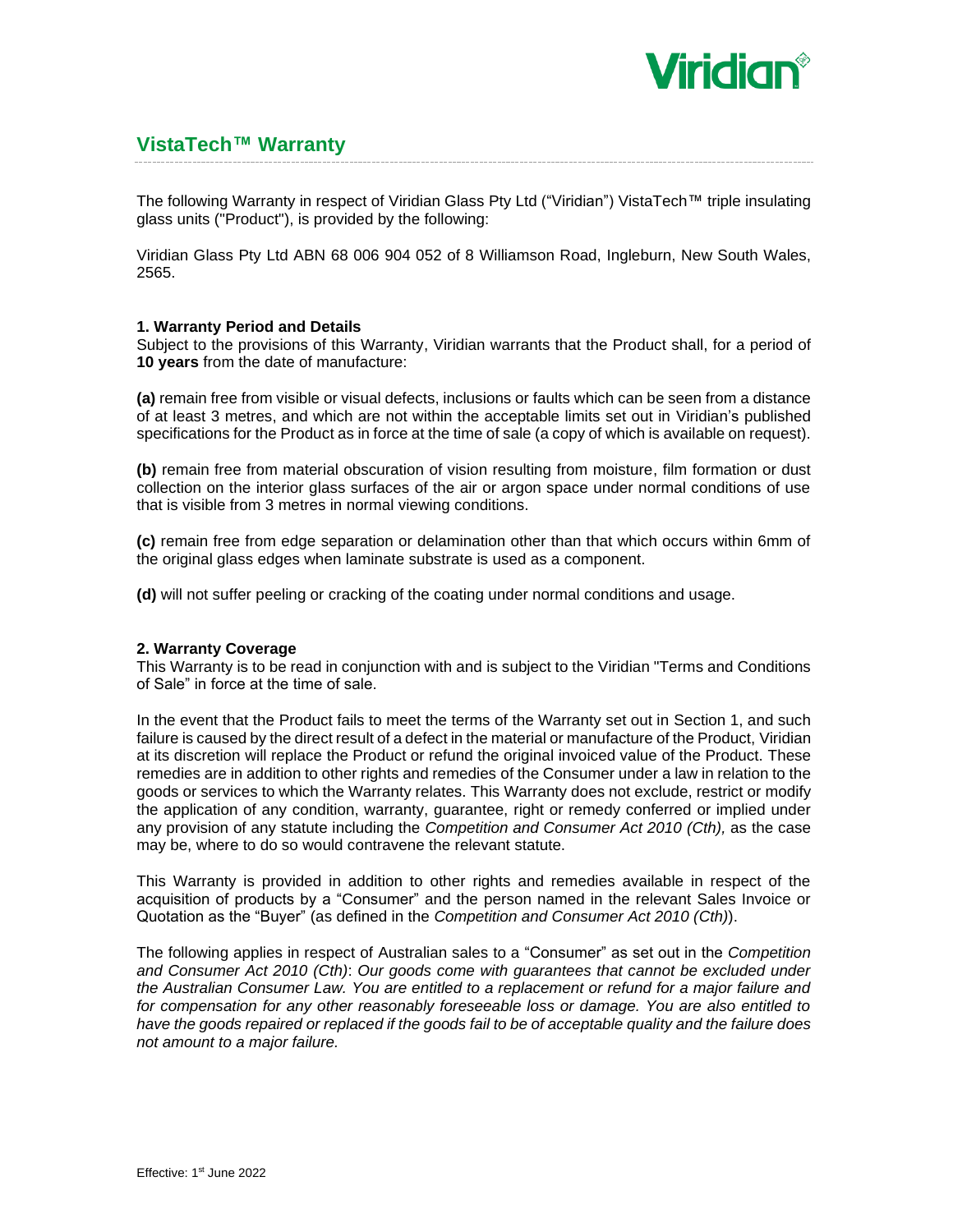

## **3. Conditions**

The Warranty is further subject to the following conditions:

**(a)** the Warranty applies only to the Product in the size, shape and form supplied by Viridian to the Buyer. Any Product undergoing subsequent cutting, edge working, processing or any further alteration shall be excluded from this Warranty.

**(b)** the Buyer acknowledges that the Product at the time of delivery was undamaged and free from any defects.

**(c)** the Product is protected from contact with wet cement, hard foreign objects, metals, and materials likely to cause abrasive damage.

**(d)** the installation, cleaning and maintenance of the Product is entirely in accordance with Viridian's recommendations as published in Viridian's literature and any specific correspondence pertaining to the installation, and the glass components are not damaged in any way before or during installation.

**(e)** the Product is not exposed to chemical fumes or gases other than those present in normal clean atmospheric air.

**(f)** the Product is not subjected to prolonged storage in outside environments prior to installation where external seals are subject to direct sun or weather events, including but not limited to rain, dew or other moist environmental conditions.

**(g)** the Warranty only covers Product made with silicone or polysulphide secondary seal that complies with the Product's technical specification for glazing.

**(h)** Viridian shall not be responsible for glass breakage, glass degradation or coating damage caused by IGU seal failure, where such failure is not the fault of Viridian.

**(i)** where the Product is to be transported or installed at altitudes of 800 meters or more and above mean sea level, breather tubes or capillary tubes must be installed. Breather tubes must be sealed after sufficient acclimatisation has occurred at final altitude.

**(j)** the Product is installed following the fundamental glazing principles contained within AS4666:2012 "Insulated Glass Units" Section 3, Appendix E and F. This includes minimum requirements for setting block sizing, positioning, compatibility, and composition. Requirements of either drained or non-drained glazing systems are to prevent prolonged contact with moisture at the seal edge.

**(k)** the Product is not installed where temperatures equal to or greater than 70°C are likely to be experienced.

**(l)** any sealant used in glazing is compatible with the laminated glass interlayer. In the case of XIR glass interlayer usage the sealant used must be compatible with the sealant supplied as the edge seal on the glass. Please consult with Viridian for further details.

**(m)** use of the Product is limited to fully framed applications in residential projects only, up to a limit of 3 storeys in height but no more than 10 metres above the ground.

This Warranty does not apply where the Product has been used in any manner not in accordance with the conditions of this Warranty or the manufacturer's instructions, and will not cover any damage to a Product or any other loss, which may be sustained as a result of the placement of any